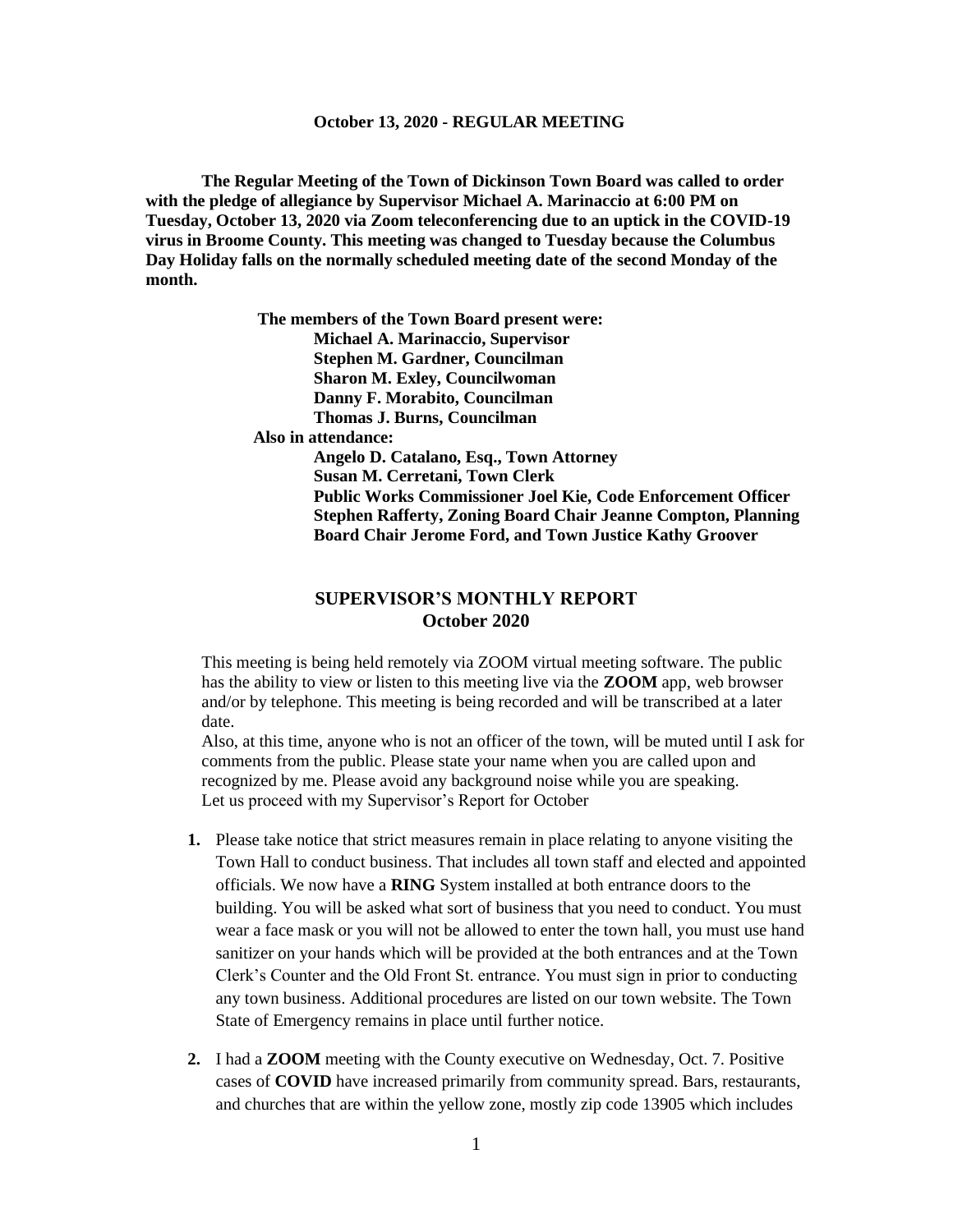### **SUPERVISOR'S REPORT CONTINUED:**

parts of Dickinson, Chenango, and Binghamton will be under some restrictions in number of persons inside buildings such as churches, bars, and restaurants. These restrictions will be enforced. Starting Friday, October 9, at midnight, we will begin a 14-day close observation of these restrictions. Many people are encouraged to work from home if possible. The county is predicting an increase in cases for the next few weeks. The mobile rapid testing bus will be moving to various locations in a week. Currently located at St. Patrick's parking lot. I shared my deep concerns regarding Halloween celebrations and Trick or Treat door to door activities. There has not been any guidance from the state on this issue as of this writing. It was agreed that it would not be affective for individual municipalities to place various restrictions on Trick & Treating. I am encouraging all of our town residents to take extreme caution and measures during the Trick or Treating activities, possibly keeping your children at home, and doing something special for them in your home setting. Common sense should prevail for this Halloween season. Local hospitals are seeing a sharp increase in treating **COVID** patients. Please note that the Town of Dickinson is not under the temporary restrictions even though we are in the 13905-zip code.

- **3.** I received a call from Amy Winans, Executive Director of Habitat for Humanity, that the new home that was built at **BOCES** was being moved to its new location on 4 Linda Dr. This took place on October 9 and a letter was sent to residents who live in Linda Dr. notifying them of the move.
- 4. I reviewed our town credit card charges and found no issues.
- 5. We have received all money due from the State Health Department in regard to our water line project grant. Great job by everyone. The loan that we took out to make payments for materials and labor has been paid.
- 6. The 2021 **Annual Association of Towns Training School** that takes place in NY City has been canceled. **AOT** staff are now working on the possibility of conducting the training virtually with fees.
- 7. Received a letter from the **Town of Union Department of Planning** in regard to the development of their 2020-2024 **Consolidated Plan/Federal Community Development Block Grant**. Their Public Hearing is set for October 7, 7 PM, at their town hall. The plan can be viewed on their web site. I contacted Lauren Kelly, representative for **Spectrum** that our franchise agreement is now due for renewal. We sent in the changes late last year. She replied and stated that she will begin working on it. Once we are in agreement, we need to set a public hearing.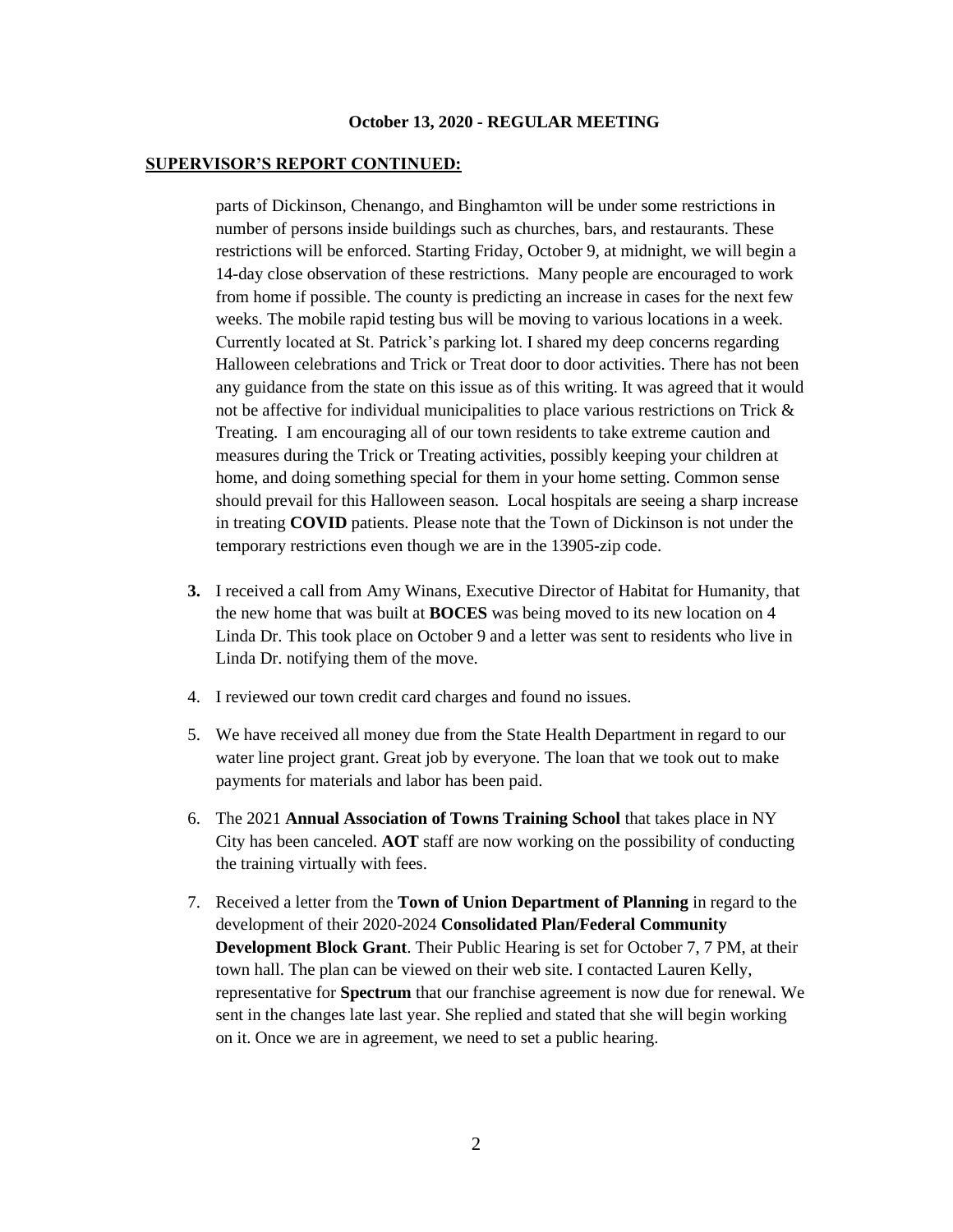### **SUPERVISOR'S REPORT CONTINUED:**

- 8. We completed our **2021 Preliminary Town Budget**. We made reductions in most of our departments and especially in the highway department. Health Insurance is increasing. Materials for various projects are increasing. Fire districts with the exception of the **Chenango Fire Department** have small increases. I have negotiated a 5-year renewal contract with Chenango with no increases in the first year and small increases in the following years. Their costs, as well as other fire protection districts are increasing due to state fire safety mandates and replacement of equipment. A public hearing will take place next month. At this time we are looking at a slight increase in town property taxes. The average additional costs to homeowners with the average home value of \$120,000 will be approximately \$12 for the year.
- 9. Regarding our **Annual Financial Stress Score** from the **NYS Audit & Control**, the Comptroller's Office uses a bunch of data (some from the town's annual financial reports) and some from other economic/environmental sources (housing market, poverty levels, unemployment rates, reliance of federal and state aid, et al) to come up with a score for each local government - a report card if you will. In our case, for the **fiscal stress** category, we have a "**No Designation**" - basically the best designation you can get (There are no deficits, cash position is okay, no reliance on short-term debt to meet operating needs).
- 10. For the environmental stress category, the town has also been assigned with a **"No Designation,"** which is the best rating you can get. This environmental stress category looks at non-financial stuff such as poverty levels, unemployment numbers, housing market.

#### **Code Violations**

- 1. 16 Twining Rd., multiple unlicensed vehicles being worked on. Mattress in back yard and various car parts scattered around the yard. Grass not mowed
- 2. 153 Bigelow St., Order to Remedy, Property Code requires Kitchen sinks, lavatories, bathtub, and showers shall be supplied with hot water.
- 3. 62 Sowden, Order to Remedy, no smoke detectors, no carbon monoxide detectors on each floor, none in basement
- 4. Appearance Ticket, 16 Francis St., various sanitation violations. Junk vehicles.
- 5. Appearance Ticket, 51 Pulaski, chickens in back yard.
- 6. Appearance Ticket, 10 Pleasant Court., chickens in back yard.

The Village of Johnson City has received a multitude of complaints of residents raising chickens; therefore, the Village board will be rescinding a portion of their zoning code and draft a Local Law prohibiting chickens.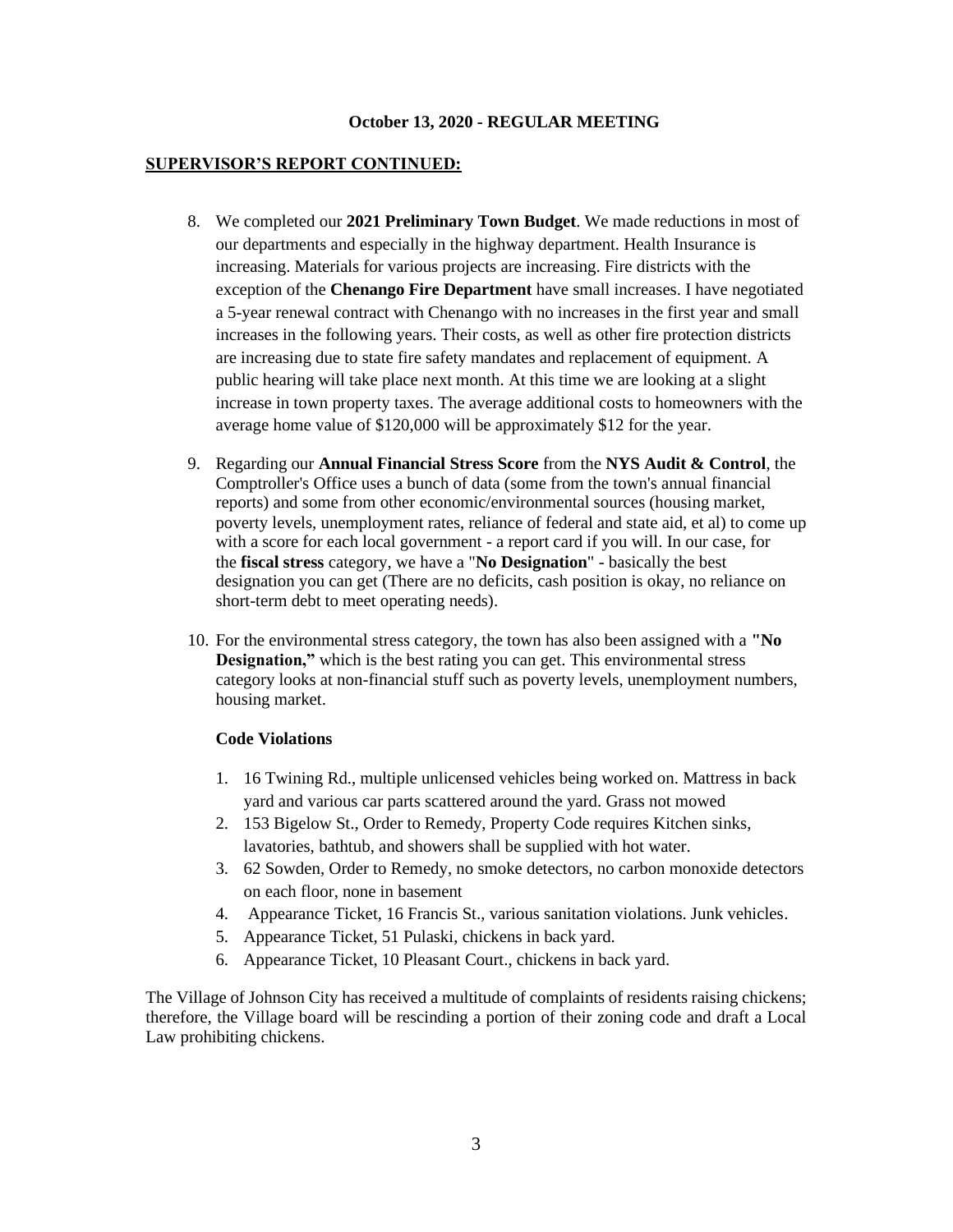## **SUPERVISOR'S REPORT CONTINUED:**

## **Dog Control Officer Report for September**

**TOWN:** 1 call, dog issues at 16 Francis St. I met with the neighbor to discuss dog issues. The landlord has agreed to limit number of dogs in the 4-unit apartment which is in the city.

**VILLAGE:** 2 calls, 2 stray dogs running loose on Chenango St., 2 dogs running loose on Newton St. Both issues were addressed with the owners of the dogs.

## **NYSEG UTILITY SHUTOFF NOTICES**

There were no **NYSEG** notices sent out to any of our residents this month.

Our next meeting is Monday, November  $2<sup>nd</sup>$ , 5:30 PM Work Session and Public Hearings.

Supervisor Marinaccio received a letter from **MEGA** notifying him that representative Louise Gava is no longer with the organization.

Attorney Catalano will be presenting the annual Coughlin and Gerhart labor law session on October 22<sup>nd</sup>. Contact Supervisor Marinaccio to register for the virtual meeting.

Councilwoman Exley asked the date of the deadline for the code violation on the Prospect Street Church property. Deputy Code Enforcement Officer Kie responded that the owners were cited at least two weeks ago. They have 30 days to rectify the problem. The Town must give them an opportunity to comply. After that, The Town can board up the property and issue an appearance ticket.

Supervisor Marinaccio stated that the Executive Director for **Habitat for Humanity** contacted him about the house being moved onto Linda Drive. Councilwoman Exley stated that it is a nicelooking ranch house.

## **PUBLIC COMMENTS**

No public comments

# **COMMITTEE REPORTS**

- **FINANCE**
	- o **TOWN CLERK MONTHLY FINANCIAL REPORT** Councilman Morabito made a motion to accept the **September 2020 Monthly Financial Report** for the **Town Clerk in the amount of \$980.45.** On a motion by Councilman Morabito seconded by Councilman Gardner. All in favor.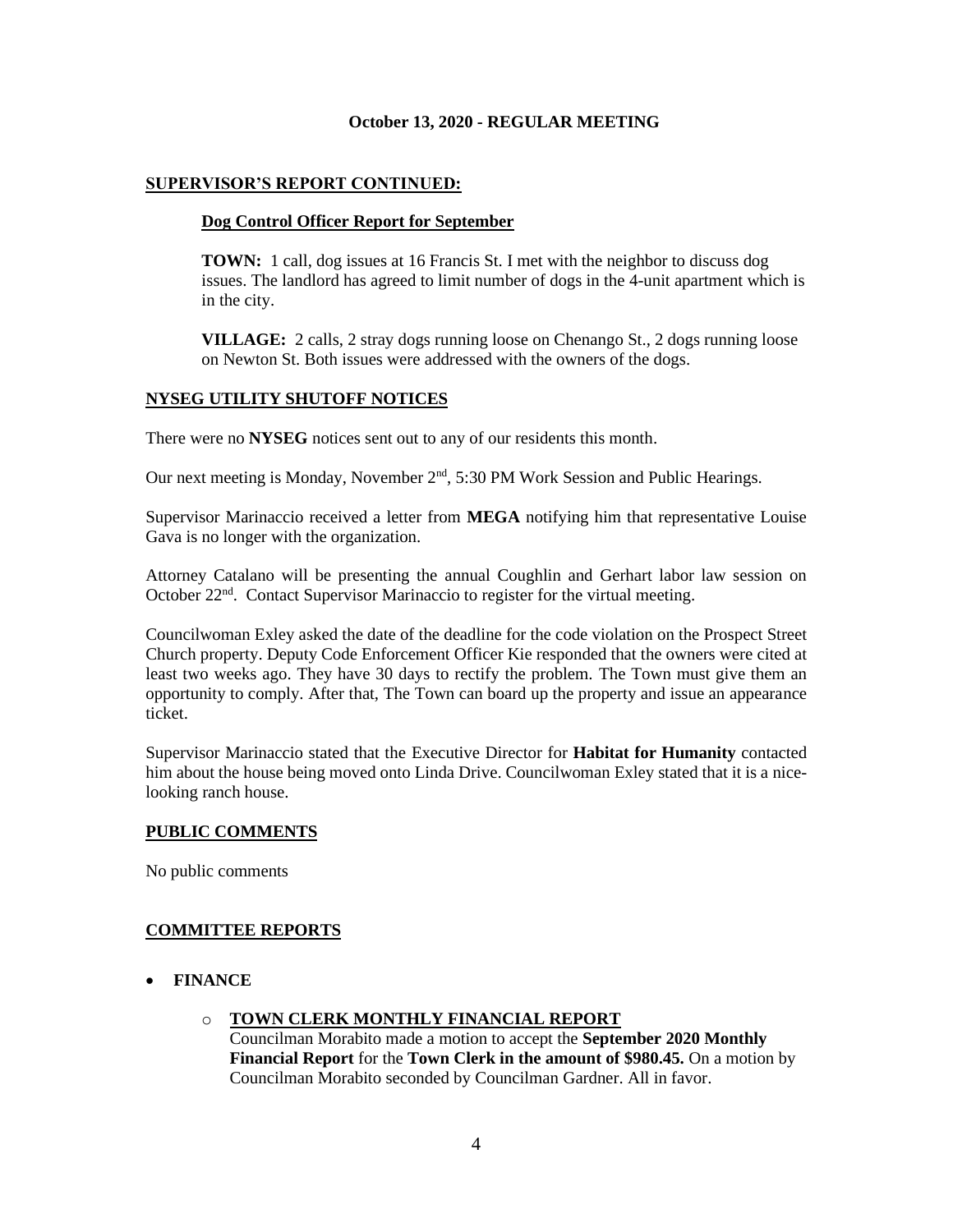## o **ABSTRACTS FOR APPROVAL**

On Motion from Councilman Morabito, seconded by Councilman Gardner to approve **abstract # 10**, dated **October 13, 2020** in the amount of **\$439,889.02.** Vote Ayes-5, Nays-0, Absent-0.

> Supervisor Marinaccio voting Aye Councilman Gardner voting Aye Councilwoman Exley voting Aye Councilman Morabito voting Aye Councilman Burns voting Aye

Unanimously passed and noted as duly adopted.

### **Abstract Summary of Audited Vouchers for Funds respectively in the amount(s) of \$439,889.02.**

**Voucher #10 for October 13, 2020 in the amount of \$439,889.02.** 

| <b>General Fund</b>          | \$14,687.03  |
|------------------------------|--------------|
| <b>Part Town</b>             | \$0.00       |
| <b>Highway</b>               | \$13,364.79  |
| <b>Fire districts</b>        | \$0.00       |
| <b>Light Districts</b>       | \$2,353.58   |
| <b>Sewer Operating Dist.</b> | \$254,819.27 |
| <b>Water Operating Dist.</b> | \$154,664.35 |
| <b>Water Project</b>         | \$0.00       |

## • **PLANNING**

- o Chairman Ford stated he is not aware of anything pending.
- o Mr. Ford will start some reading assignments to the group.
- $\circ$  Mr. Ford has subscribed to the publication entitled Law of the Land and when he comes across a court case pertinent to the planning board, he will forward to the members just for information.

#### • **PERSONNEL**

o Councilwoman Exley reported that John White, as noted at last week's session, has handed in his 2 weeks' notice. A replacement has not been hired.

### **APPROVAL OF MINUTES**

On a motion by Councilman Gardner seconded by Councilman Morabito to approve the **Work Session Meeting Minutes/Regular Meeting Minutes of September 14, 2020**. All in favor. Vote- Ayes-5, Nays-0, Absent-0.

# **ATTORNEY**

Attorney Catalano informed the board that the Governor has extended the order to allow virtual open meetings until November 3rd, 2020.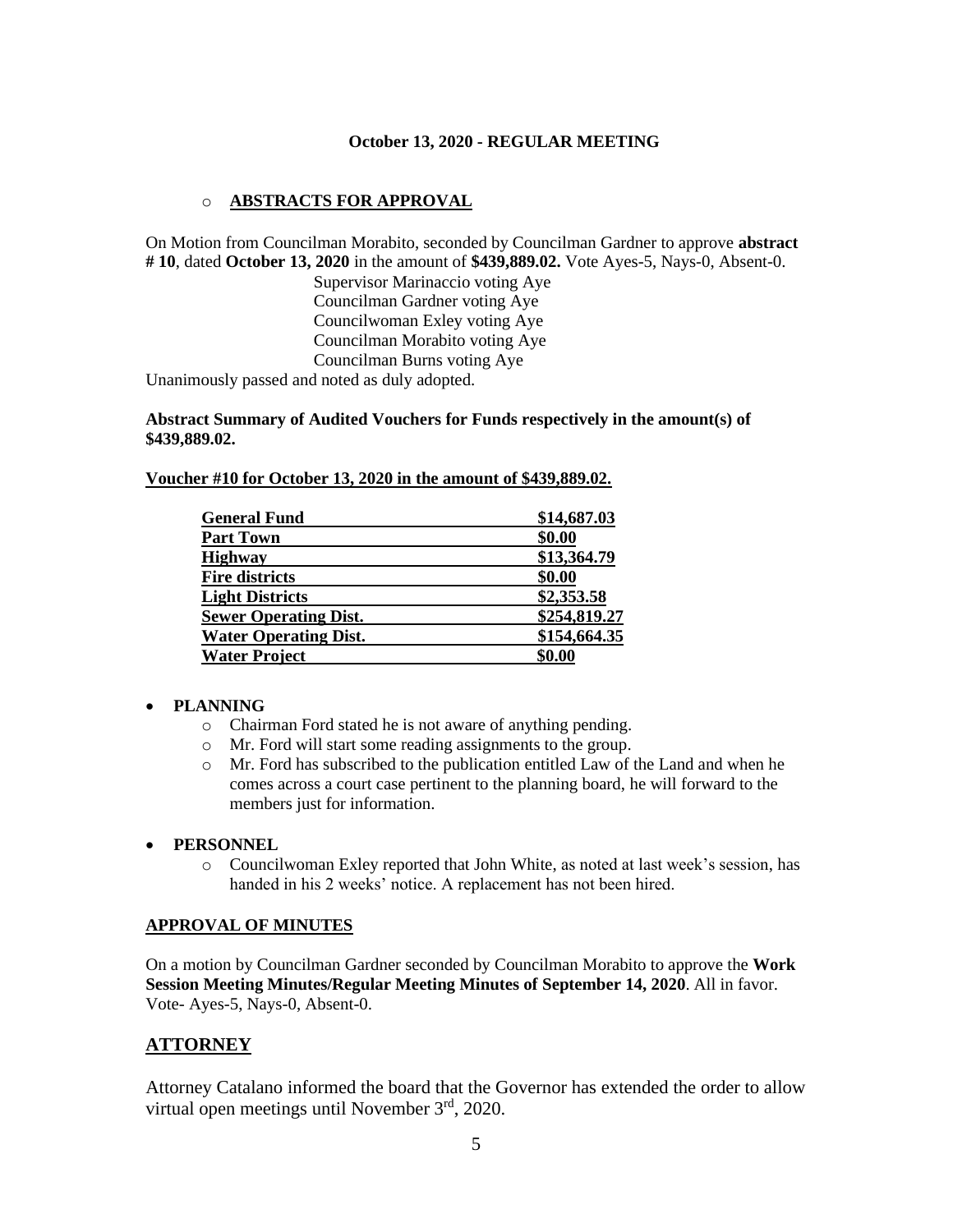# **2021 BUDGET**

# **RESOLUTION 2020 - 17**

The following Resolution was offered by Councilman Morabito, who moved its adoption, seconded by Councilwoman Exley to wit:

BE IT RESOLVED, by the Town Board of the Town of Dickinson, Broome County, New York as follows:

### **RESOLUTION: SCHEDULE A VIRTUAL PUBLIC HEARING FOR 2021 BUDGET AT 5:30 PM, NOVEMBER 2, 2020.**

The question of adoption of the foregoing Resolution was duly put to a vote on roll call which resulted as follows: All in favor. Vote Ayes-5, Nays-0, Absent-0.

> Supervisor Marinaccio voting Aye Councilman Gardner voting Aye Councilwoman Exley voting Aye Councilman Morabito voting Aye Councilman Burns voting Aye

All in favor.

## **SHARING MAINTENANCE OF HIGHWAY LIGHTING COSTS AND RESPONSIBILITIES FOR NYSDOT MULTI-USE TRAIL AGREEMENT**

## **RESOLUTION 2020 – 18**

Supervisor Marinaccio explained that the lighting is for the new trail that will go over the new bridge and extend all the way down Front Street to the city line.

The following Resolution was offered by Councilman Gardner, who moved its adoption, seconded by Councilwoman Exley to wit:

BE IT RESOLVED, by the Town Board of the Town of Dickinson, Broome County, New York as follows:

**RESOLUTION: SCHEDULE A VIRTUAL PUBLIC HEARING FOR NYSDOT AGREEMENT SHARING MAINTENANCE OF HIGHWAY LIGHTING COSTS AND RESPONSIBILITIES FOR MULTI-USE TRAIL AT 5:40 PM NOV. 2, 2020.**

The question of adoption of the foregoing Resolution was duly put to a vote on roll call which resulted as follows: All in favor. Vote Ayes-5, Nays–0, Absent-0.

Supervisor Marinaccio voting Aye Councilman Gardner voting Aye Councilwoman Exley voting Aye Councilman Morabito Aye Councilman Burns voting Aye All in favor. Agreement to be signed and submitted to **NYSDOT**.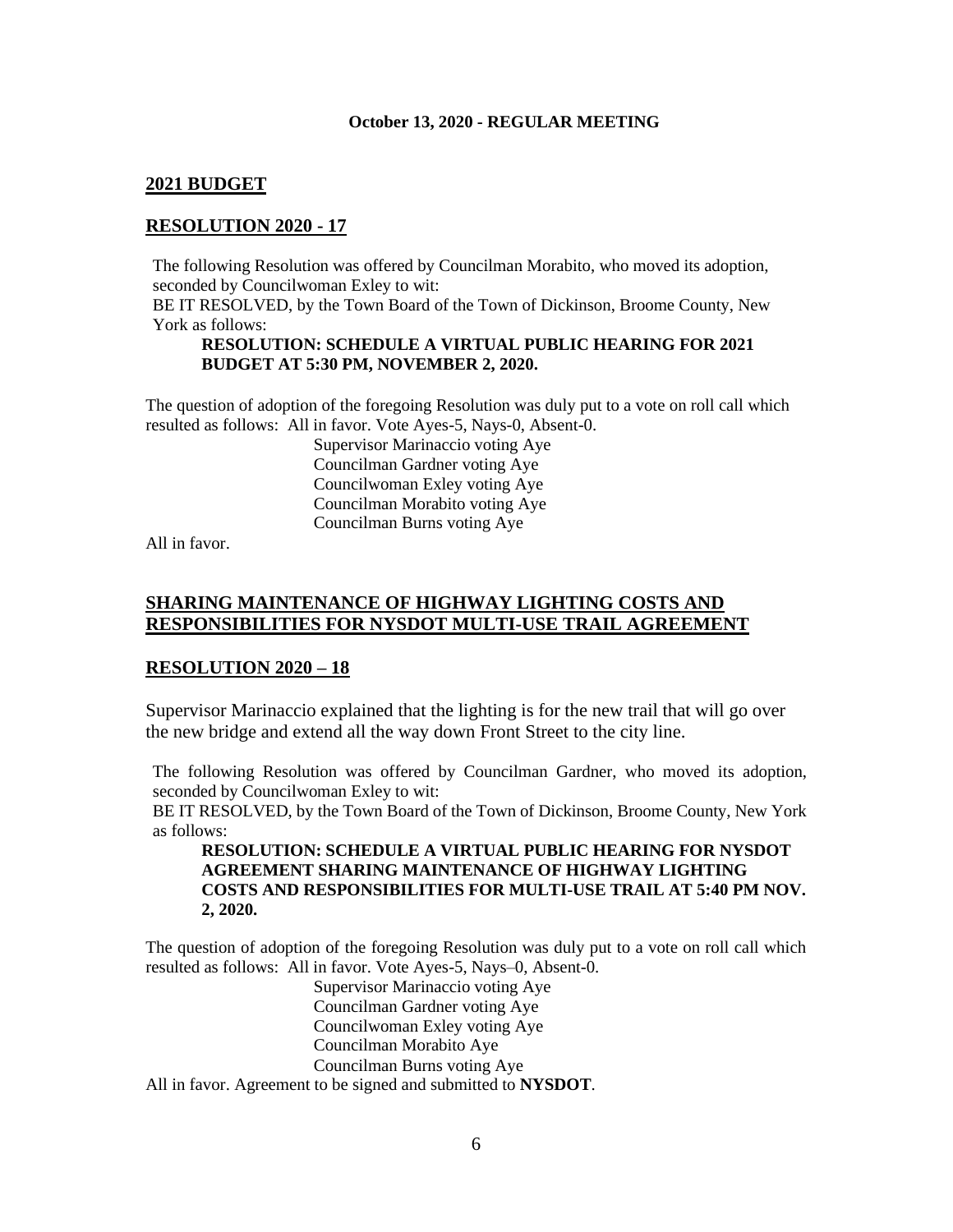## **CHENANGO FIRE PROTECTION CONTRACT RENEWAL**

## **RESOLUTION 2020 – 19**

The following Resolution was offered by Councilwoman Exley, who moved its adoption, seconded by Councilman Gardner to wit:

BE IT RESOLVED, by the Town Board of the Town of Dickinson, Broome County, New York as follows:

### **RESOLUTION: SCHEDULE A VIRTUAL PUBLIC HEARING APPROVING CHENANGO FIRE PROTECTION CONTRACT RENEWAL AT 5:50 PM NOV. 2, 2020.**

The question of adoption of the foregoing Resolution was duly put to a vote on roll call which resulted as follows: All in favor. Vote Ayes-5, Nays–0, Absent-0.

> Supervisor Marinaccio voting Aye Councilman Gardner voting Aye Councilwoman Exley voting Aye Councilman Morabito Aye Councilman Burns voting Aye

All in favor.

Attorney Catalano explained that the Landlord Local Law has been delayed due to an unexpected situation within his office.

Councilman Morabito asked if the town has a hacking policy that he was alerted to by a local town attorney that must be in place by October first. Attorney Catalano stated that he was not aware of an anti-hacking policy, but he will look into policies and local laws in the event of an unintentional breach. We should have internal policies in place to protect us with our IT provider.

## **PUBLIC WORKS**

- Public Works Commissioner Kie reported that the 12 high mast lights on Airport Rd. are going to be replaced and converted to **LED** for a cost of \$1,500.
- Mr. Kie asked for the board's permission to declare the zero-turn tractor as surplus and purchase a new tractor for \$6,100. The zero turn will be used as a trade in.

On a motion by Councilwoman Exley and seconded by Councilman Morabito to approve the purchase of a tractor at a cost of \$6,100. All in favor.

• Mr. Kie reported that the checks for the surplus paver and generator have been received.

## **ZONING**

**ZBA** Chairwoman Compton had nothing to report.